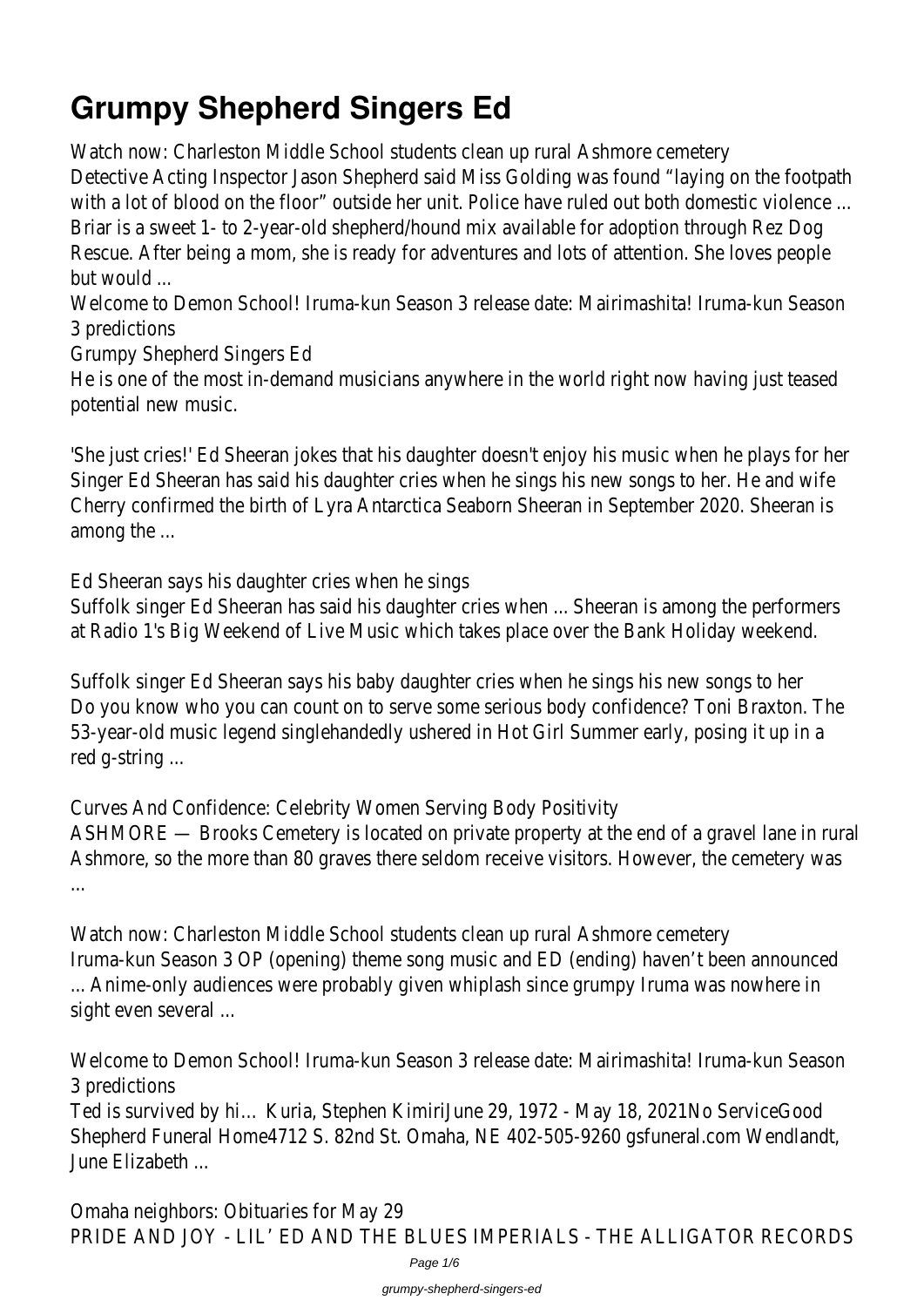20TH ANNIVERSARY TOUR - ALLIGATOR Lil' Ed and the band will be performing this coming Saturday as part of the grand re ...

Blues Breakers May 30, 2021

The left is in decline across Europe, with attitudes towards immigration and social issues hardening to the right. But the pandemic recovery might offer hope as voters exact a price for having ...

Left for dead? The European left has become Covid-19's latest victim, as paranoia and fear see right-leaning sentiments surge

Detective Acting Inspector Jason Shepherd said Miss Golding was found "laying on the footpath with a lot of blood on the floor" outside her unit. Police have ruled out both domestic violence ...

Kayla Golding identified as Townsville woman killed in stabbing

Pieces created through free Kids' Activity Boxes will be assembled into a mural displayed at the June 26 Volta Youth Music Festival ... a pandemic," said Karol Shepherd, Freedom Festival ...

Cedar Rapids Freedom Festival sparks kids mural project

Briar is a sweet 1- to 2-year-old shepherd/hound mix available for adoption through Rez Dog Rescue. After being a mom, she is ready for adventures and lots of attention. She loves people but would ...

Pet of the week: Briar

during a pandemic," said Karol Shepherd, Freedom Festival Executive ... art mural that will be on display at the Volta Youth Music Festival on June 26 at NewBo City Market.

Kids, take part in mural project with Freedom Festival pick-up activity box Sheeran is on the bill for Radio 1's Big Weekend of Live Music. Singer Ed Sheeran has said his daughter ... I was just like, I'll play Shepherd's Bush Empire and that will be my peak.

Ed Sheeran says his daughter cries when he sings

Singer Ed Sheeran has said his daughter cries when he sings his new songs to her. He and wife Cherry confirmed the birth of Lyra Antarctica Seaborn Sheeran in September 2020. Sheeran is among the ...

### **Ed Sheeran says his daughter cries when he sings**

The left is in decline across Europe, with attitudes towards immigration and social issues hardening to the right. But the pandemic recovery might offer hope as voters exact a price for having ...

Iruma-kun Season 3 OP (opening) theme song music and ED (ending) haven't been announced ... Anime-only audiences were probably given whiplash since grumpy Iruma was nowhere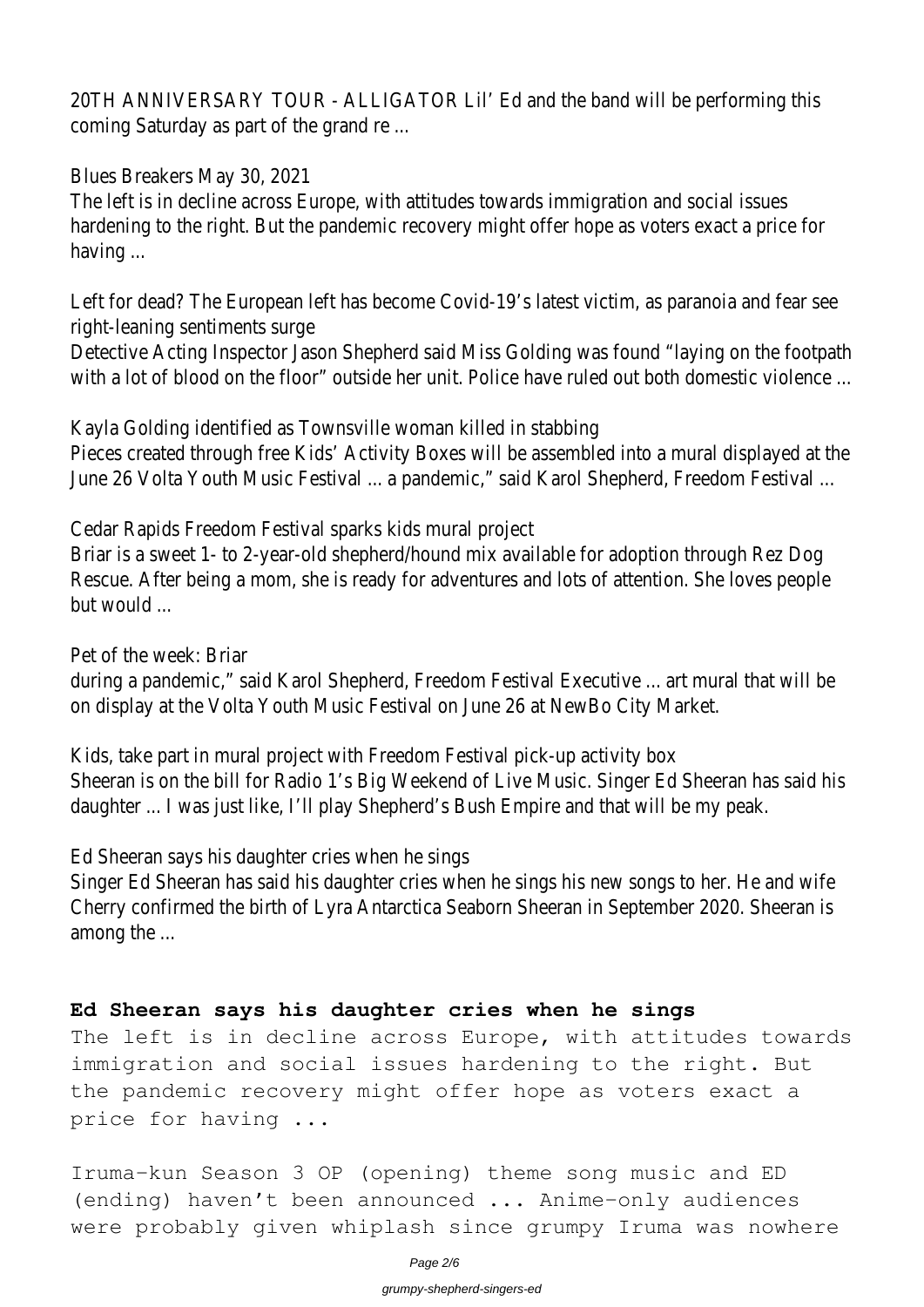#### in sight even several ...

**Do you know who you can count on to serve some serious body confidence? Toni Braxton. The 53-year-old music legend singlehandedly ushered in Hot Girl Summer early, posing it up in a red g-string ... He is one of the most in-demand musicians anywhere in the world right now having just teased potential new music.**

**Curves And Confidence: Celebrity Women Serving Body Positivity Ted is survived by hi… Kuria, Stephen KimiriJune 29, 1972 - May 18, 2021No ServiceGood Shepherd Funeral Home4712 S. 82nd St. Omaha, NE 402-505-9260 gsfuneral.com Wendlandt, June Elizabeth ...**

#### *Blues Breakers May 30, 2021*

*Singer Ed Sheeran has said his daughter cries when he sings his new songs to her. He and wife Cherry confirmed the birth of Lyra Antarctica Seaborn Sheeran in September 2020. Sheeran is among the ... Suffolk singer Ed Sheeran says his baby daughter cries when he sings his new songs to her Kayla Golding identified as Townsville woman killed in stabbing*

*Suffolk singer Ed Sheeran has said his daughter cries when ... Sheeran is among the performers at Radio 1's Big Weekend of Live Music which takes place over the Bank Holiday weekend.*

*Cedar Rapids Freedom Festival sparks kids mural project*

*during a pandemic," said Karol Shepherd, Freedom Festival Executive ... art mural that will be on display at the Volta Youth Music Festival on June 26 at NewBo City Market.*

*'She just cries!' Ed Sheeran jokes that his daughter doesn't enjoy his music when he plays for her*

Grumpy Shepherd Singers Ed Kids, take part in mural project with Freedom Festival pickup activity box Pet of the week: Briar ASHMORE — Brooks Cemetery is located on private property at the end of a gravel lane in rural Ashmore, so the more than 80 graves there seldom receive visitors. However, the cemetery was ...

PRIDE AND JOY - LIL' ED AND THE BLUES IMPERIALS - THE ALLIGATOR RECORDS 20TH ANNIVERSARY TOUR - ALLIGATOR Lil' Ed and the band will be performing this coming Saturday as part of the grand re ...

## **Left for dead? The European left has become Covid-19's latest victim, as paranoia and fear see right-leaning sentiments surge**

Pieces created through free Kids' Activity Boxes will be assembled into a mural displayed at the June 26 Volta Youth Music Festival ... a pandemic," said Karol Shepherd, Freedom Festival ...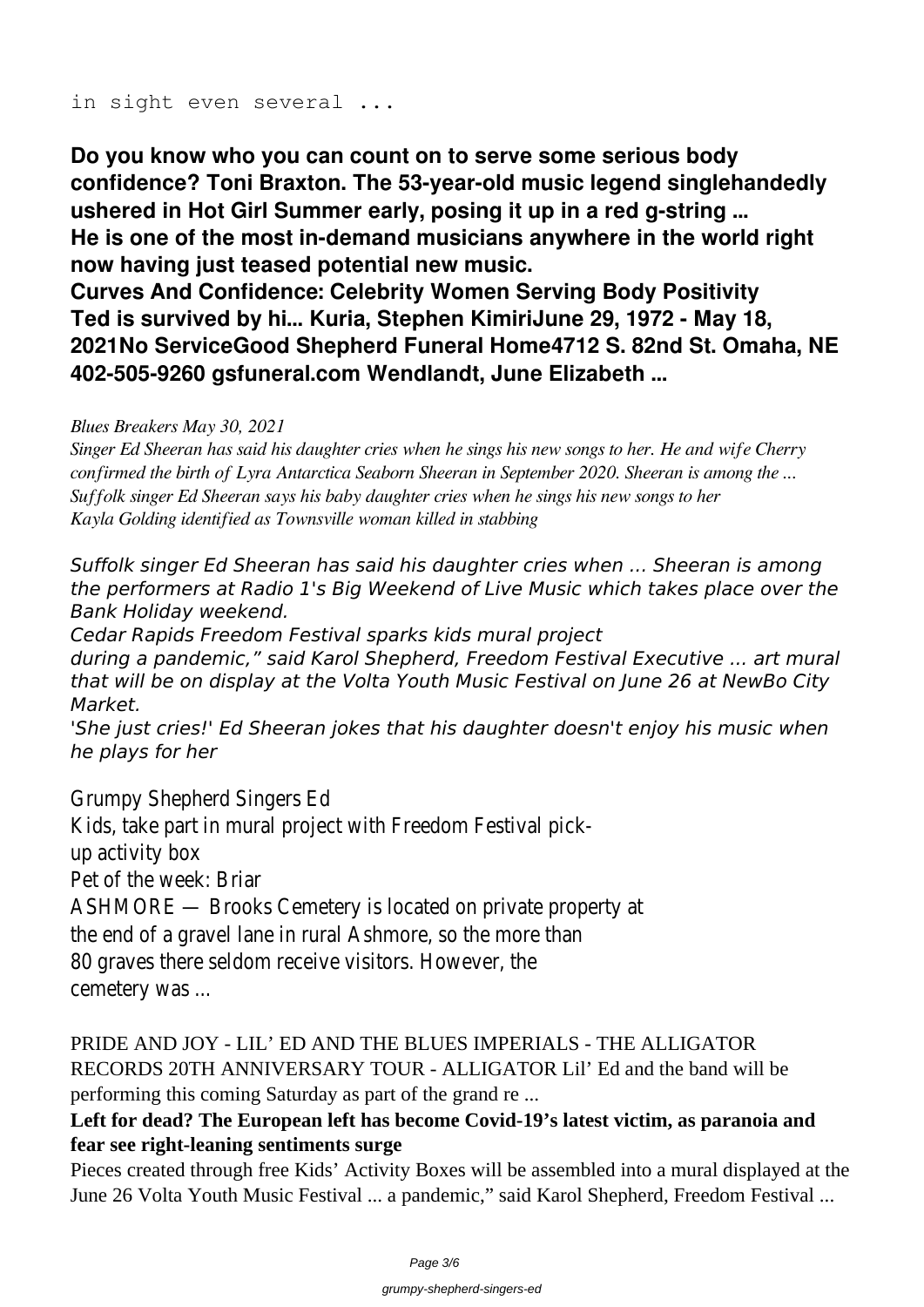Sheeran is on the bill for Radio 1's Big Weekend of Live Music. Singer Ed Sheeran has said his daughter ... I was just like, I'll play Shepherd's Bush Empire and that will be my peak.

Omaha neighbors: Obituaries for May 29

Grumpy Shepherd Singers Ed

He is one of the most in-demand musicians anywhere in the world right now having just teased potential new music.

'She just cries!' Ed Sheeran jokes that his daughter doesn't enjoy his music when he plays for her Singer Ed Sheeran has said his daughter cries when he sings his new songs to her. He and wife Cherry confirmed the birth of Lyra Antarctica Seaborn Sheeran in September 2020. Sheeran is among the ...

Ed Sheeran says his daughter cries when he sings Suffolk singer Ed Sheeran has said his daughter cries when ... Sheeran is among the performers at Radio 1's Big Weekend of Live Music which takes place over the Bank Holiday weekend.

Suffolk singer Ed Sheeran says his baby daughter cries when he sings his new songs to her Do you know who you can count on to serve some serious body confidence? Toni Braxton. The 53-year-old music legend singlehandedly ushered in Hot Girl Summer early, posing it up in a red g-string ...

Curves And Confidence: Celebrity Women Serving Body **Positivity** 

ASHMORE — Brooks Cemetery is located on private property at the end of a gravel lane in rural Ashmore, so the more than 80 graves there seldom receive visitors. However, the cemetery was ...

Watch now: Charleston Middle School students clean up rural Ashmore cemetery

Iruma-kun Season 3 OP (opening) theme song music and ED (ending) haven't been announced ... Anime-only audiences were probably given whiplash since grumpy Iruma was nowhere in sight even several ...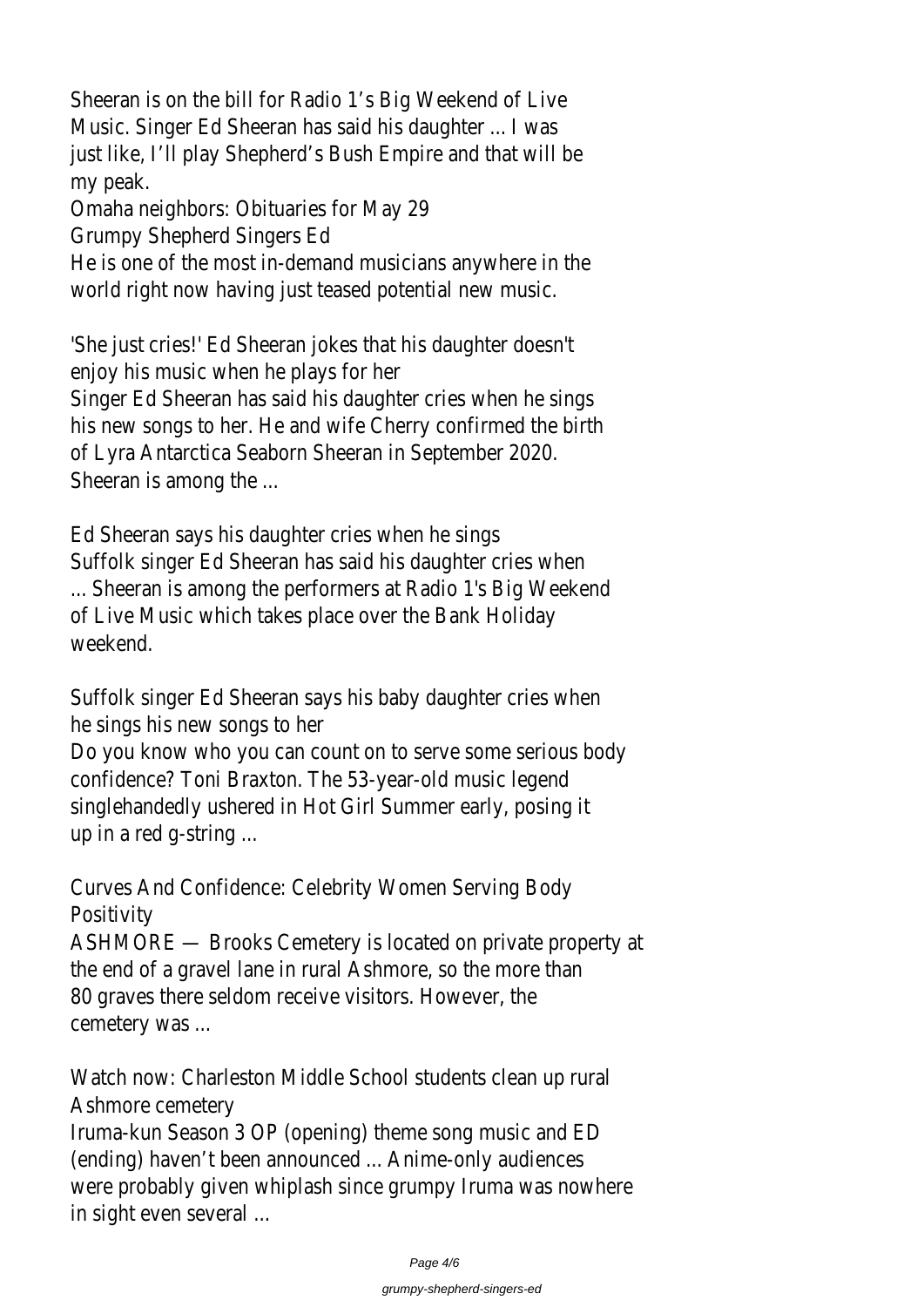Welcome to Demon School! Iruma-kun Season 3 release date: Mairimashita! Iruma-kun Season 3 predictions Ted is survived by hi… Kuria, Stephen KimiriJune 29, 1972 - May 18, 2021No ServiceGood Shepherd Funeral Home4712 S. 82nd St. Omaha, NE 402-505-9260 gsfuneral.com Wendlandt, June Elizabeth ...

Omaha neighbors: Obituaries for May 29 PRIDE AND JOY - LIL' ED AND THE BLUES IMPERIALS - THE ALLIGATOR RECORDS 20TH ANNIVERSARY TOUR - ALLIGATOR Lil' Ed and the band will be performing this coming Saturday as part of the grand re ...

Blues Breakers May 30, 2021

The left is in decline across Europe, with attitudes towards immigration and social issues hardening to the right. But the pandemic recovery might offer hope as voters exact a price for having ...

Left for dead? The European left has become Covid-19's latest victim, as paranoia and fear see right-leaning sentiments surge

Detective Acting Inspector Jason Shepherd said Miss Golding was found "laying on the footpath with a lot of blood on the floor" outside her unit. Police have ruled out both domestic violence ...

Kayla Golding identified as Townsville woman killed in stabbing

Pieces created through free Kids' Activity Boxes will be assembled into a mural displayed at the June 26 Volta Youth Music Festival ... a pandemic," said Karol Shepherd, Freedom Festival ...

Cedar Rapids Freedom Festival sparks kids mural project Briar is a sweet 1- to 2-year-old shepherd/hound mix available for adoption through Rez Dog Rescue. After being a mom, she is ready for adventures and lots of attention. She loves people but would ...

Pet of the week: Briar during a pandemic," said Karol Shepherd, Freedom Festival Executive ... art mural that will be on display at the Volta Page 5/6